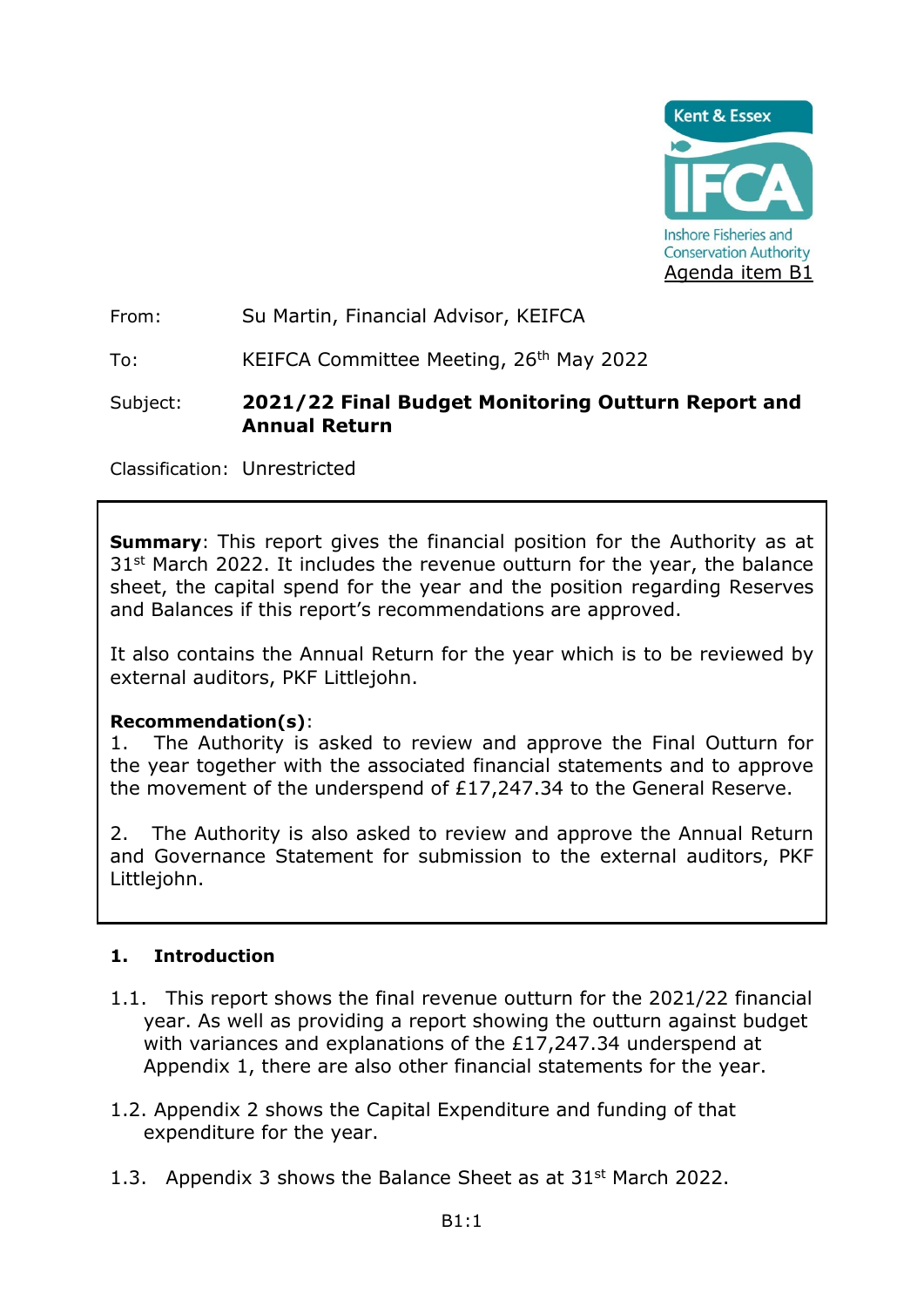- 1.4. Appendix 4 shows the balances on the Reserves, assuming recommendations are accepted.
- 1.5. Appendix 5 is the Annual Return that will be submitted to the external auditors, PKF Littlejohn for their review.

# **2. Revenue Outturn 2021-22**

2.1 The Revenue Outturn for the year is an underspend of £17,247.34 This position can be broken down into unbudgetted income of £10,158 and an underspend across all the budgets of £7,089.

The main variances against the 2021-22 revenue budget are shown below, with the full detail found in Appendix 1.

| <b>Budget</b><br><b>Heading</b> | <b>Reason(s) for Variation</b>                                                                                                                                                                                                                                                                                                           | <b>Amount</b><br>(variatio<br>n from<br>budget)<br>£ | <b>Amount</b><br>(generate)<br>d revenue<br>and<br>proceeds)<br>£ |
|---------------------------------|------------------------------------------------------------------------------------------------------------------------------------------------------------------------------------------------------------------------------------------------------------------------------------------------------------------------------------------|------------------------------------------------------|-------------------------------------------------------------------|
| <b>Salaries</b>                 | Scientific officer vacancy not filled<br>reduced staff travel expenses<br>reduced spend on uniforms<br>reduced spend on PPE                                                                                                                                                                                                              | $-30,559$                                            |                                                                   |
| Premises                        | Replacement and upgrade of damaged storage unit<br>reduced energy costs for Brightlingsea due to less<br>usage because of Covid<br>increase in Essex rental costs                                                                                                                                                                        | 8,637                                                |                                                                   |
| Vessels                         | capitalisation of refit costs for Tamesis<br>depreciation costs less than budgeted for Vigilant<br>and Nerissa<br>increase in fuel costs for vessels                                                                                                                                                                                     | $-37,097$                                            |                                                                   |
| Vehicles                        | lower than expected insurance costs<br>Toyota Hilux not depreciated as it has exceeded<br>lifespan                                                                                                                                                                                                                                       | $-6,325$                                             |                                                                   |
| Support<br>Charges              | General underspend across budgets                                                                                                                                                                                                                                                                                                        | $-694$                                               |                                                                   |
| Income                          | Hire of Tamesis for CEFAS survey                                                                                                                                                                                                                                                                                                         |                                                      | $-3,000$                                                          |
| Authority<br>Support Charges    | additional costs attributed to legal advice on review<br>of cockle fishery review                                                                                                                                                                                                                                                        | 3,793                                                |                                                                   |
| Authority Other<br>Costs        | Additional costs relating to cockle fishery review<br>underspend on hire of rooms, members travel and<br>subsistence                                                                                                                                                                                                                     | 5,400                                                |                                                                   |
| Survey & Project<br>Costs       | increased costs for website improvement<br>decrease in training costs due to remote training<br>increase in income from DP World cockle surveys<br>and also from whelk permits<br>underspend on cockle surveys due to outside areas<br>being closed & no overnight stays<br>unbudgeted income for Goodwin Sands MCZ survey<br>by Nerissa | $-9,221$                                             | $-7,158$                                                          |
| Investment &<br>Income          | higher rate of interest paid than budgeted                                                                                                                                                                                                                                                                                               | $-2,390$                                             |                                                                   |
| Appropriations                  | reduction in depreciation transfers to capital<br>financing<br>budgeted drawdown from general reserves not<br>needed due to underspend                                                                                                                                                                                                   | 61,367                                               |                                                                   |
|                                 | <b>Sub Total</b>                                                                                                                                                                                                                                                                                                                         | $-7,089$                                             | $-10,158$                                                         |
|                                 | <b>Total</b>                                                                                                                                                                                                                                                                                                                             | $-17,247$                                            |                                                                   |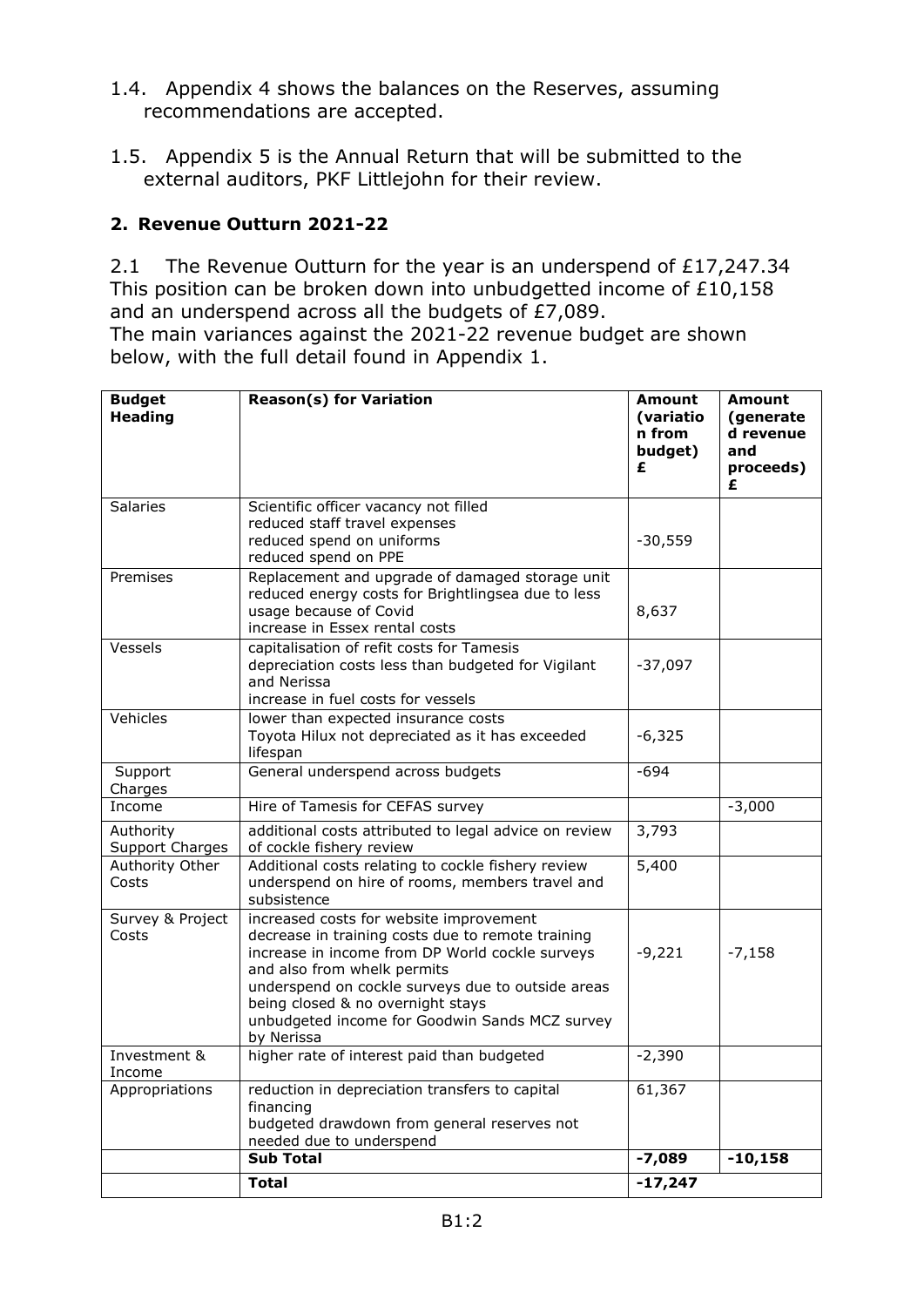2.2 The budget set for all Vessels Fuel & Oil (Appendix 1 -item 16) for 2021/22 was £30,082 which was exceeded by £6,016 due to rising costs of fuel, particularly in the latter part of the year. The budget for 2022/23 was set at £33,929 to allow for rising costs, although since this point, the costs per litre have exceeded the estimates. Therefore, if fuel costs remain as high, the potential impact on the budget is indicated below.

|                | budget        | ppl<br>21 | avg usage per Cost pa at<br>Mar/Apr annum $(1)$ |   | Mar/April prices | possible<br>impact on<br>budget |
|----------------|---------------|-----------|-------------------------------------------------|---|------------------|---------------------------------|
| Nerissa        | £23,655.00    | £1.13     | 30,000                                          | £ | 33,900.00        | £10,245.00                      |
| <b>Tamesis</b> | £ 5,644.00    | £1.09     | 6,000                                           | £ | 6,664.00         | £ $1,020.00$                    |
| Vigilant       | 4,620.00<br>£ | £0.82     | 7,000                                           | £ | 5,740.00         | £ 1,120.00                      |
|                |               |           |                                                 |   |                  | £12,385.00                      |

As it is unknown at present how the fuel costs may change over the year, this illustration is presented for members to note that fuel costs may add pressure to the 2022/23 budget.

2.3 It is recommended that the underspend of £17,247.34 is transferred to the Authority's General Reserve. The General Reserve can be used to support the operational budget in future years and is more flexible than transferring it to the Renewals Reserve or one of the Specific Reserves.

As anticipated, there was no contribution made to the Renewals Reserve during the year.

# **3. Capital Expenditure and Financing**

3.1 Appendix 2 shows the capital expenditure for the Authority for the year and where the financing for that expenditure has come from.

3.2 £15,900.00 was spent on two quad bikes with the expenditure funded through the Renewals Reserve. Delays with the supplier has meant that at the end of the financial year, only one of the quad bikes has been received and a credit has been put through to the reserve from the 2021/22 budget to enable the costs to be recorded in the revenue budget for the correct year.

3.3 Tamesis went under a refit this year to extend her asset life for an additional ten years. The refit costs were capitalised and funded from the Renewals Reserve. The net book value for Tamesis has been increased to £101,518 as below: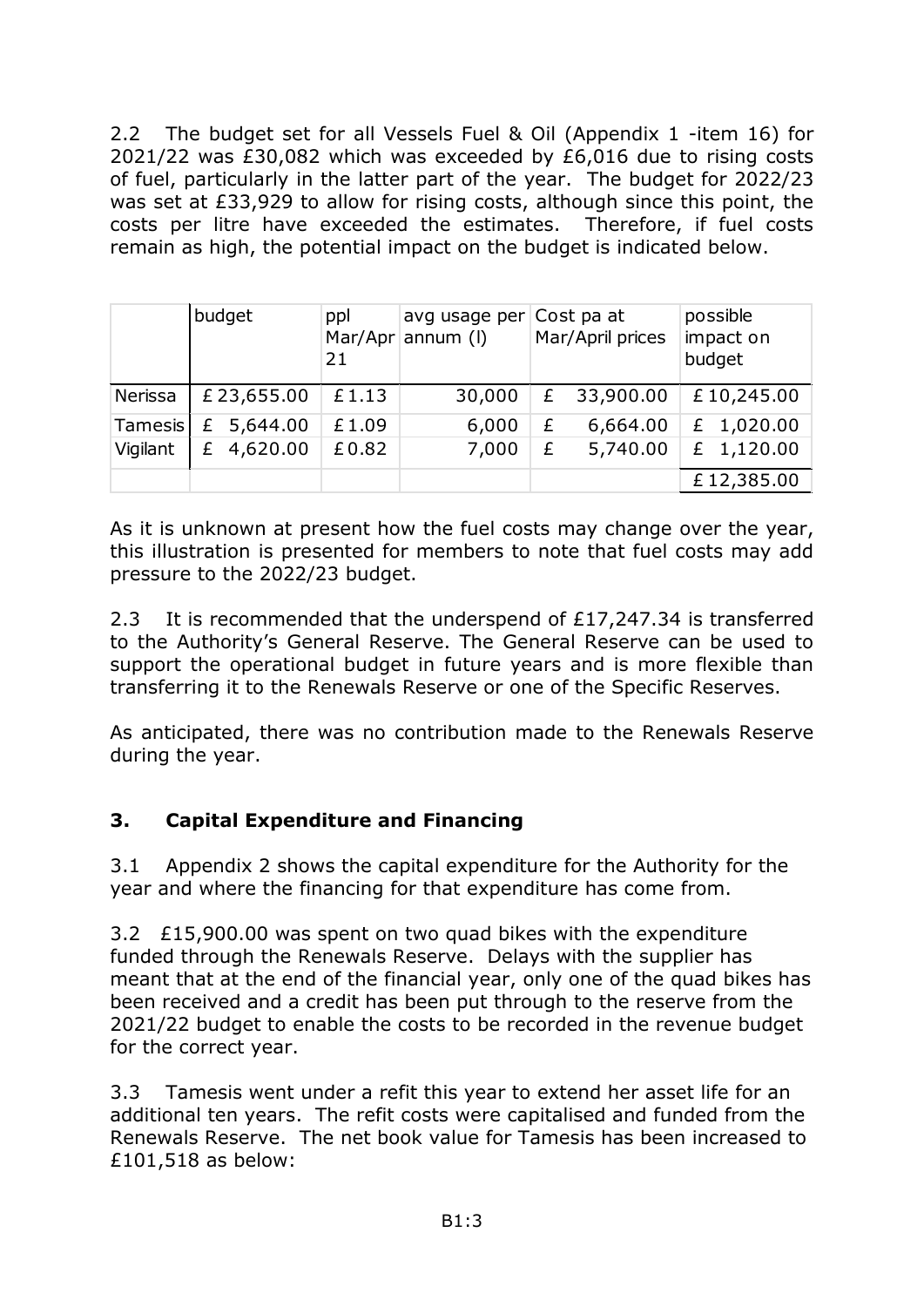| Tamesis Refit costs at 31.03.22 | 95,494.29  |  |  |
|---------------------------------|------------|--|--|
| Tamesis Net Book Value at refit | 6,023.50   |  |  |
| Value for depreciation          | 101,517.79 |  |  |

The new net book value may be subject to amendment in 2022/23 pending any outstanding invoices from the refit works.

# **4. KEIFCA Balance Sheet as at 31st March 2022**

4.1 Appendix 3 shows the Authority's balance sheet as at  $31<sup>st</sup>$  March 2022.

Headline figures are outlined below, with full summary in Appendix 3.

- Fixed Asset Net Book Values have decreased by -£49,470 mainly due to depreciation charges and the disposal of two quad bikes and write out of the Tamesis rib (sold in 2020/21). The decrease is offset by the capitalisation of Tamesis refit costs and the new quad bikes.
- Current Assets have increased by +£695,659 due to the transfer of 2020-21 levies to the Investment Account.
- Creditors increased by -£790,692, predominantly due to cash owed by KEIFCA to KCC.
- Long Term liabilities have decreased by £90,466 due to a decrease in pension liability.

The balance sheet continues to show a healthy position for the Authority.

# **5. Balances on Reserves and their Utilisation for 2021/22**

5.1 Appendix 4 shows the position of the reserves for the Authority as at 31<sup>st</sup> March 2022 if the recommendation of transferring the full 2021/22 underspend of £17,247.34 to the General Reserve is approved.

As per the budget there has been no transfer to the Renewals Reserve this year. The total balance on the General and Specific Reserves including the transfer of the full underspend, if approved, would total £895,332.

# **6. Annual Return and Governance Statement**

6.1 Appendix 5 is the Annual Return and Governance Statement for the Authority. This will be sent to the external auditors for their review. It contains all the information presented in the Final Monitoring Outturn